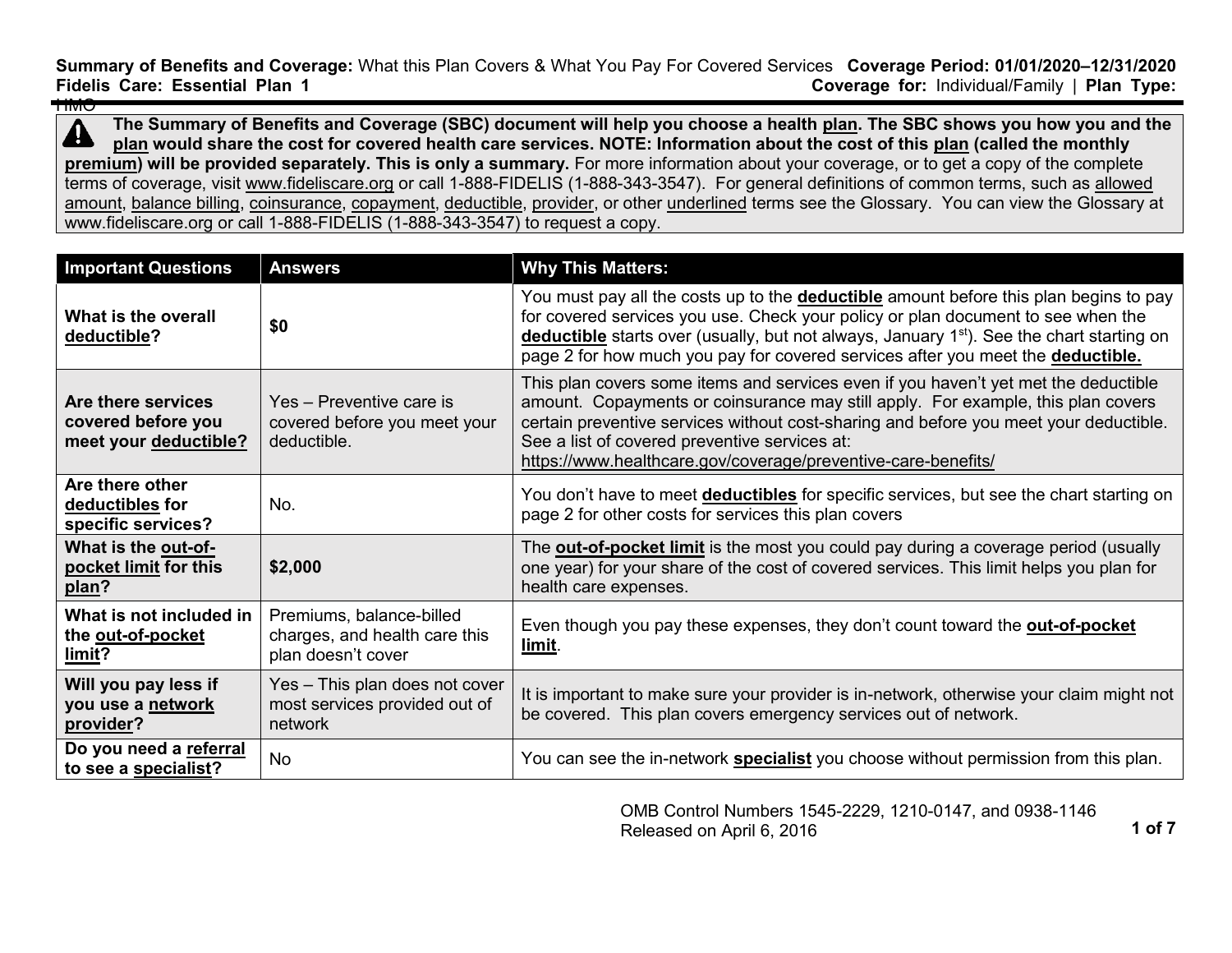

All **[copayment](https://www.healthcare.gov/sbc-glossary/#copayment)** and **[coinsurance](https://www.healthcare.gov/sbc-glossary/#coinsurance)** costs shown in this chart are after your **[deductible](https://www.healthcare.gov/sbc-glossary/#deductible)** has been met, if a **[deductible](https://www.healthcare.gov/sbc-glossary/#deductible)** applies.

|                                                                                                                                                                 |                                                     | <b>What You Will Pay</b>                                                              |                                                                     |                                                                                                                                                                                                                                                                                                                                                                                                |
|-----------------------------------------------------------------------------------------------------------------------------------------------------------------|-----------------------------------------------------|---------------------------------------------------------------------------------------|---------------------------------------------------------------------|------------------------------------------------------------------------------------------------------------------------------------------------------------------------------------------------------------------------------------------------------------------------------------------------------------------------------------------------------------------------------------------------|
| <b>Common</b><br><b>Medical Event</b>                                                                                                                           | <b>Services You May Need</b>                        | <b>Network Provider</b><br>(You will pay the<br>least)                                | <b>Out-of-Network</b><br><b>Provider</b><br>(You will pay the most) | Limitations, Exceptions, & Other<br><b>Important Information</b>                                                                                                                                                                                                                                                                                                                               |
|                                                                                                                                                                 | Primary care visit to treat an<br>injury or illness | \$15 copay per visit                                                                  | Not covered                                                         | None.                                                                                                                                                                                                                                                                                                                                                                                          |
| If you visit a health                                                                                                                                           | Specialist visit                                    | \$25 copay per visit                                                                  | Not covered                                                         | None.                                                                                                                                                                                                                                                                                                                                                                                          |
| care provider's<br>office or clinic                                                                                                                             | Preventive care/screening/<br>immunization          | No charge                                                                             | Not covered                                                         | No cost-sharing applies for services<br>provided according to the guidelines<br>outlined in section 2713 of the<br>Affordable Care Act (ACA).                                                                                                                                                                                                                                                  |
|                                                                                                                                                                 | Diagnostic test (x-ray, blood<br>work)              | \$25 copay per visit                                                                  | Not covered                                                         | Prior authorization required for<br>diagnostic radiology except x-ray.                                                                                                                                                                                                                                                                                                                         |
| If you have a test                                                                                                                                              | Imaging (CT/PET scans,<br>MRI <sub>s</sub> )        | \$25 copay per visit                                                                  | Not covered                                                         | Prior authorization is required for<br>certain blood work and diagnostic<br>imaging except x-ray.                                                                                                                                                                                                                                                                                              |
| If you need drugs to<br>treat your illness or<br>condition<br>More information<br>about prescription<br>drug coverage is<br>available at<br>www.fideliscare.org | Generic drugs                                       | \$6 copay/prescription<br>(retail), \$15<br>copay/prescription<br>(mail order)        | Not covered                                                         | Covers up to 30 day supply at retail<br>and up to 90 day supply through mail<br>order. Prior authorization/step therapy<br>may be required. Covered through<br>CVS/Caremark. For questions, please<br>call: 1-888-FIDELIS (1-888-343-3547)<br>Retail: 30 day supply<br>Mail Order: 90 day supply<br>Diabetic medication and supplies are<br>subject to the primary care provider<br>copayment. |
|                                                                                                                                                                 | Preferred brand drugs                               | \$15<br>copay/prescription<br>(retail), \$37.50<br>copay/prescription<br>(mail order) | Not covered                                                         |                                                                                                                                                                                                                                                                                                                                                                                                |
|                                                                                                                                                                 | Non-preferred brand drugs                           | \$30<br>copay/prescription<br>(retail), \$75<br>copay/prescription<br>(mail order)    | Not covered                                                         |                                                                                                                                                                                                                                                                                                                                                                                                |
|                                                                                                                                                                 | <b>Specialty drugs</b>                              | \$30<br>copay/prescription<br>(retail)                                                | Not covered                                                         |                                                                                                                                                                                                                                                                                                                                                                                                |
| If you have<br>outpatient surgery                                                                                                                               | Facility fee (e.g.,<br>ambulatory surgery center)   | \$50 copay                                                                            | Not covered                                                         | Prior authorization is required.                                                                                                                                                                                                                                                                                                                                                               |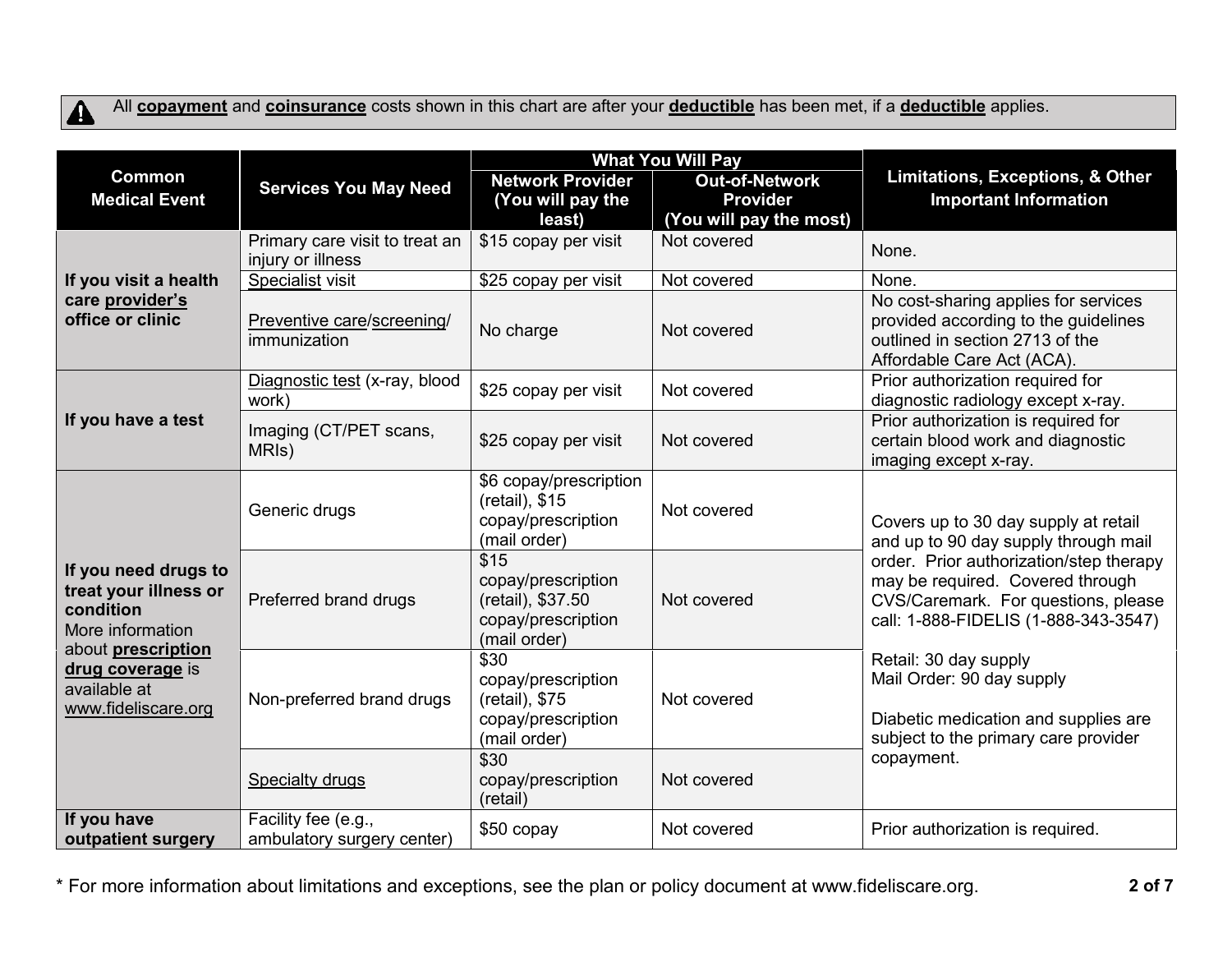|                                                                         |                                              | <b>What You Will Pay</b>                               |                                                                     |                                                                                                                                                                                                                                                                     |
|-------------------------------------------------------------------------|----------------------------------------------|--------------------------------------------------------|---------------------------------------------------------------------|---------------------------------------------------------------------------------------------------------------------------------------------------------------------------------------------------------------------------------------------------------------------|
| <b>Common</b><br><b>Medical Event</b>                                   | <b>Services You May Need</b>                 | <b>Network Provider</b><br>(You will pay the<br>least) | <b>Out-of-Network</b><br><b>Provider</b><br>(You will pay the most) | <b>Limitations, Exceptions, &amp; Other</b><br><b>Important Information</b>                                                                                                                                                                                         |
| If you have<br>outpatient surgery                                       | Physician/surgeon fees                       | \$50 copay                                             | Not covered                                                         | Prior authorization required. One<br>copay is charged per surgery and<br>applies only to surgeries performed in<br>a hospital inpatient or hospital<br>outpatient facility setting, including<br>freestanding surgicenters (does not<br>apply to office surgeries). |
| If you need<br>immediate medical                                        | <b>Emergency room care</b>                   | \$75 copay per visit                                   | \$75 copay per visit                                                | Copay is waived if you are admitted as<br>an inpatient (including an observation<br>stay) directly from the ER.                                                                                                                                                     |
| attention                                                               | <b>Emergency medical</b><br>transportation   | \$75 copay                                             | \$75 copay                                                          | None.                                                                                                                                                                                                                                                               |
|                                                                         | Urgent care                                  | \$25 copay per visit                                   | Not covered                                                         | None.                                                                                                                                                                                                                                                               |
| If you have a                                                           | Facility fee (e.g., hospital<br>room)        | \$150 copay per<br>admission                           | Not covered                                                         | Prior authorization is required for<br>elective hospitalizations.                                                                                                                                                                                                   |
| hospital stay                                                           | Physician/surgeon fees                       | \$50 copay per<br>surgery                              | Not covered                                                         | Prior authorization is required for<br>elective hospitalizations.                                                                                                                                                                                                   |
| If you need mental<br>health, behavioral                                | <b>Outpatient services</b>                   | \$15 copay per visit                                   | Not covered                                                         | Prior authorization is required.                                                                                                                                                                                                                                    |
| health, or substance<br>abuse services                                  | Inpatient services                           | $\overline{$}150$ copay per<br>admission               | Not covered                                                         | Prior authorization is required except<br>for emergency admissions.                                                                                                                                                                                                 |
|                                                                         | Office visits                                | \$15 copay per visit                                   | Not covered                                                         | None.                                                                                                                                                                                                                                                               |
| If you are pregnant                                                     | Childbirth/delivery<br>professional services | \$50 copay                                             | Not covered                                                         | Prior authorization is required.                                                                                                                                                                                                                                    |
|                                                                         | Childbirth/delivery facility<br>services     | \$150 copay per<br>admission                           | Not covered                                                         | Prior authorization is required.                                                                                                                                                                                                                                    |
|                                                                         | Home health care                             | \$15 copay per visit                                   | Not covered                                                         | Up to 40 home health care visits are<br>covered per condition per plan year.                                                                                                                                                                                        |
| If you need help<br>recovering or have<br>other special health<br>needs | <b>Rehabilitation services</b>               | \$15 copay per visit                                   | Not covered                                                         | Up to 60 visits are covered per<br>condition per plan year.                                                                                                                                                                                                         |
|                                                                         | <b>Habilitation services</b>                 | \$15 copay per visit                                   | Not covered                                                         | Up to 60 visits are covered per<br>condition per plan year.                                                                                                                                                                                                         |
|                                                                         | <b>Skilled nursing care</b>                  | $\overline{$}150$ copay per<br>admission               | Not covered                                                         | Up to 200 days are covered per plan<br>year. Copay is waived if direct transfer                                                                                                                                                                                     |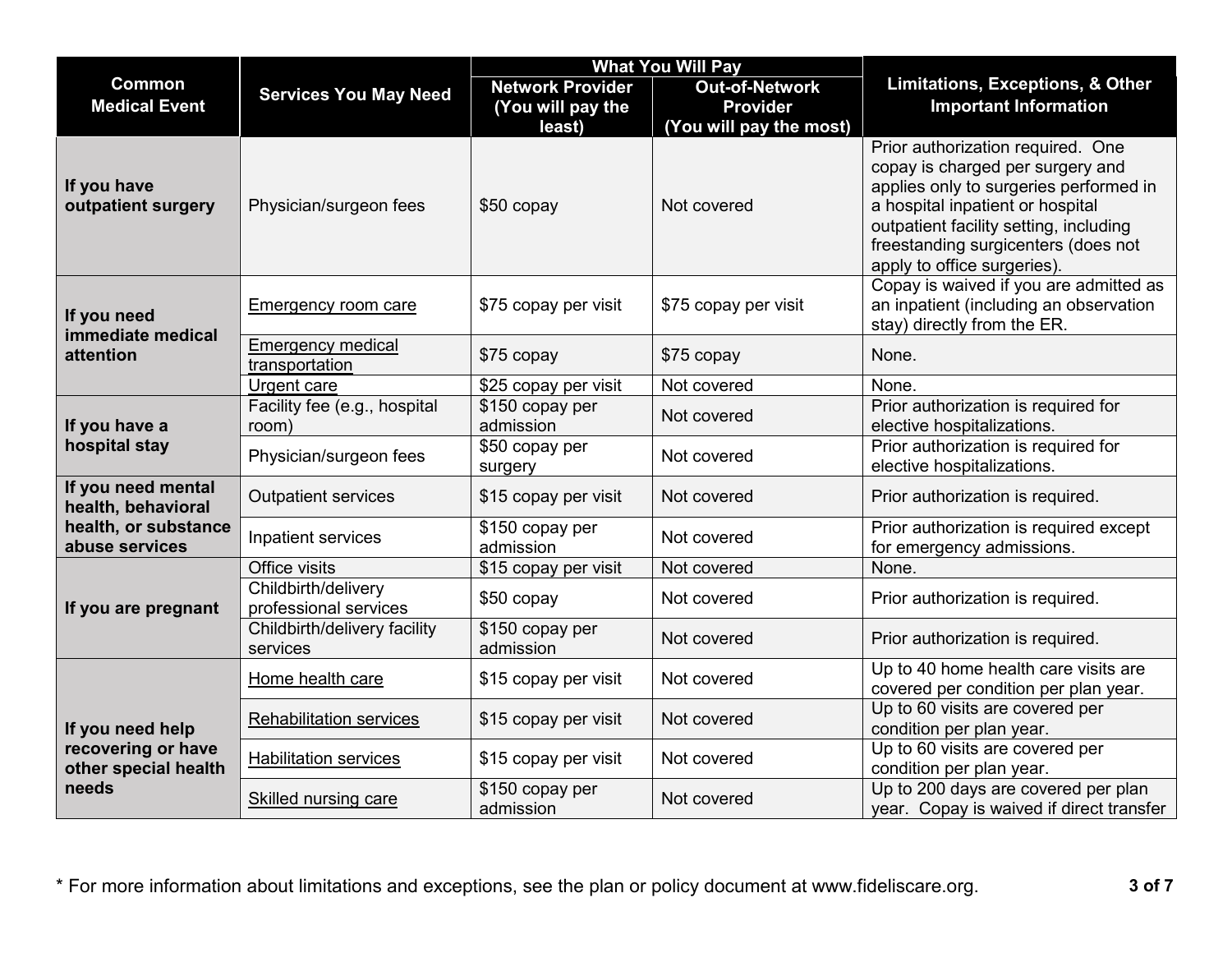|                                                                | <b>Services You May Need</b> | <b>What You Will Pay</b> |                         |                                            |  |
|----------------------------------------------------------------|------------------------------|--------------------------|-------------------------|--------------------------------------------|--|
| <b>Common</b><br><b>Medical Event</b>                          |                              | <b>Network Provider</b>  | <b>Out-of-Network</b>   | Limitations, Exceptions, & Other           |  |
|                                                                |                              | (You will pay the        | <b>Provider</b>         | <b>Important Information</b>               |  |
|                                                                |                              | least)                   | (You will pay the most) |                                            |  |
|                                                                |                              |                          |                         | from inpatient hospital setting or skilled |  |
| If you need help<br>recovering or have<br>other special health |                              |                          |                         | nursing facility to hospice facility.      |  |
|                                                                | Durable medical equipment    | 5% coinsurance           | Not covered             | Repairs and replacements are covered       |  |
|                                                                |                              |                          |                         | when necessary due to normal wear          |  |
|                                                                |                              |                          |                         | and tear. Repairs and replacements         |  |
|                                                                |                              |                          |                         | that result from misuse or abuse are       |  |
|                                                                |                              |                          |                         | not covered.                               |  |
| needs                                                          | Hospice services             | \$15 copay per visit     | Not covered             | Prior authorization required. Up to 210    |  |
|                                                                |                              |                          |                         | days covered per plan year. Inpatient      |  |
|                                                                |                              |                          |                         | hospice is subject to inpatient hospital   |  |
|                                                                |                              |                          |                         | cost-sharing.                              |  |

### **Excluded Services & Other Covered Services:**

**Services Your [Plan](https://www.healthcare.gov/sbc-glossary/#plan) Generally Does NOT Cover (Check your policy or plan document for more information and a list of any other [excluded services.](https://www.healthcare.gov/sbc-glossary/#excluded-services))**

Cosmetic surgery

• Private duty nursing

• Long-term care

• Routine foot care

• Routine dental care

• Routine eye care

### **Other Covered Services (Limitations may apply to these services. This isn't a complete list. Please see your [plan](https://www.healthcare.gov/sbc-glossary/#plan) document.)**

- Chiropractic care
- Fitness center reimbursement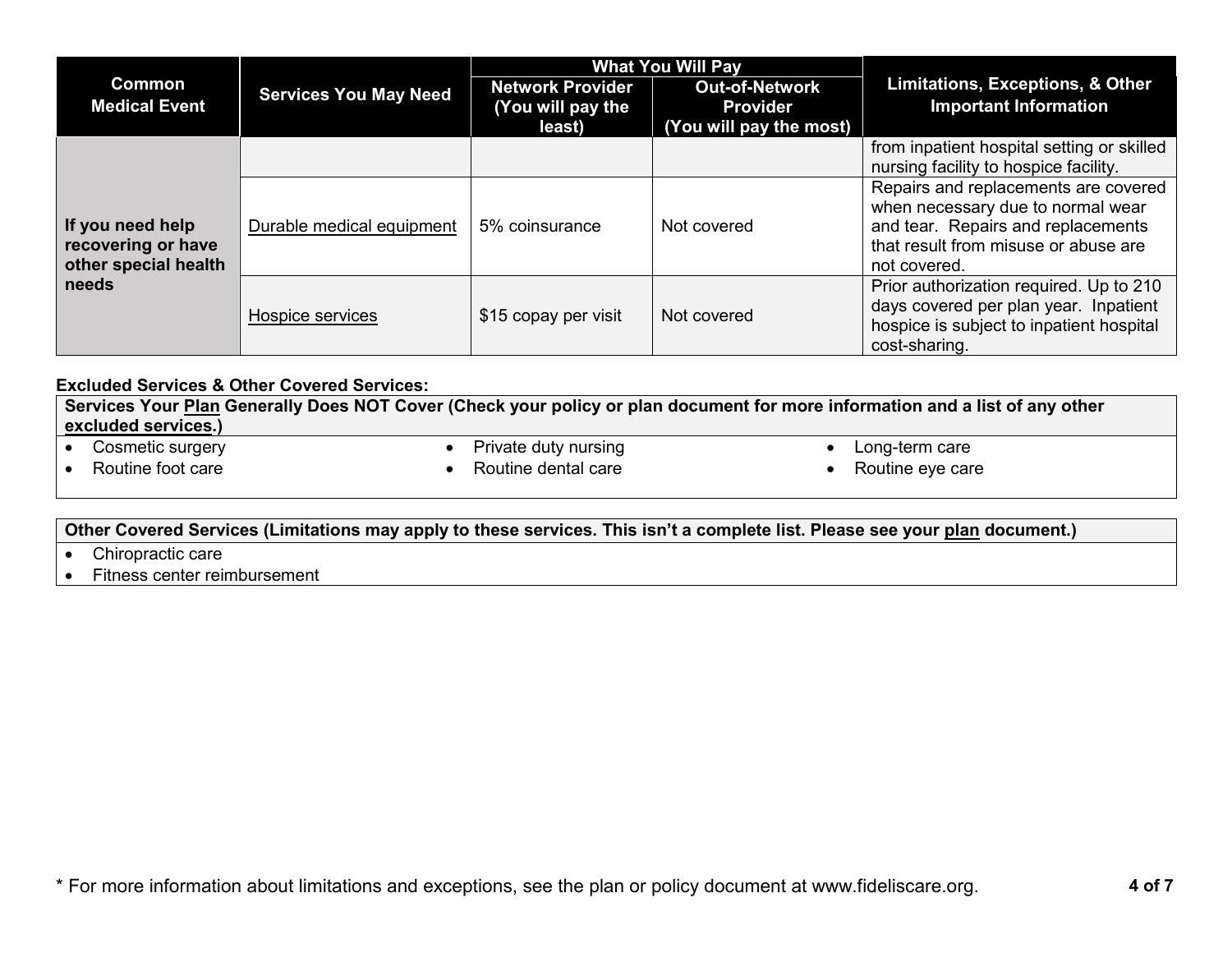**Your Rights to Continue Coverage:** There are agencies that can help if you want to continue your coverage after it ends. The contact information for those agencies is:

Department of Financial Service Consumer Assistance Unit One Commerce Plaza Albany, New York 12257 Fax: (212) 480-6282

Other coverage options may be available to you too, including buying individual insurance coverage through the Health Insurance [Marketplace.](https://www.healthcare.gov/sbc-glossary/#marketplace) For more information about the [Marketplace,](https://www.healthcare.gov/sbc-glossary/#marketplace) contact: Fidelis Member Services at 1-888-FIDELIS, or visit www.nystateofhealth.ny.gov or call 1-855- 355-5777.

**Your Grievance and Appeals Rights:** There are agencies that can help if you have a complaint against your [plan](https://www.healthcare.gov/sbc-glossary/#plan) for a denial of a [claim.](https://www.healthcare.gov/sbc-glossary/#claim) This complaint is called a [grievance](https://www.healthcare.gov/sbc-glossary/#grievance) or [appeal.](https://www.healthcare.gov/sbc-glossary/#appeal) For more information about your rights, look at the explanation of benefits you will receive for that medical [claim.](https://www.healthcare.gov/sbc-glossary/#claim) Your [plan](https://www.healthcare.gov/sbc-glossary/#plan) documents also provide complete information to submit a [claim,](https://www.healthcare.gov/sbc-glossary/#claim) [appeal,](https://www.healthcare.gov/sbc-glossary/#appeal) or a [grievance](https://www.healthcare.gov/sbc-glossary/#grievance) for any reason to your [plan.](https://www.healthcare.gov/sbc-glossary/#plan) For more information about your rights, this notice, or assistance, contact:

New York State Department of Health Office of Health Insurance Programs Bureau of Consumer Services – Complaint Unit Corning Tower – OCP Room 1609 Albany, NY 12237 E-mail: managedcarecomplaint@health.ny.gov Website: [www.health.ny.gov](http://www.health.ny.gov/) 1-800-206-8125

New York State Department of Financial Services Consumer Assistance Unit One Commerce Plaza Albany, NY 12257 Website: [www.dfs.ny.gov](http://www.dfs.ny.gov/) 1-800-342-3736

If You need assistance filing a Grievance or Appeal, You may also contact the state independent Consumer Assistance Program at: Community Health Advocates 633 Third Avenue, 10th Floor New York, NY 10017 Or call toll free: 1-888-614-5400, or e-mail cha@cssny.org

\* For more information about limitations and exceptions, see the plan or policy document at www.fideliscare.org. **5 of 7**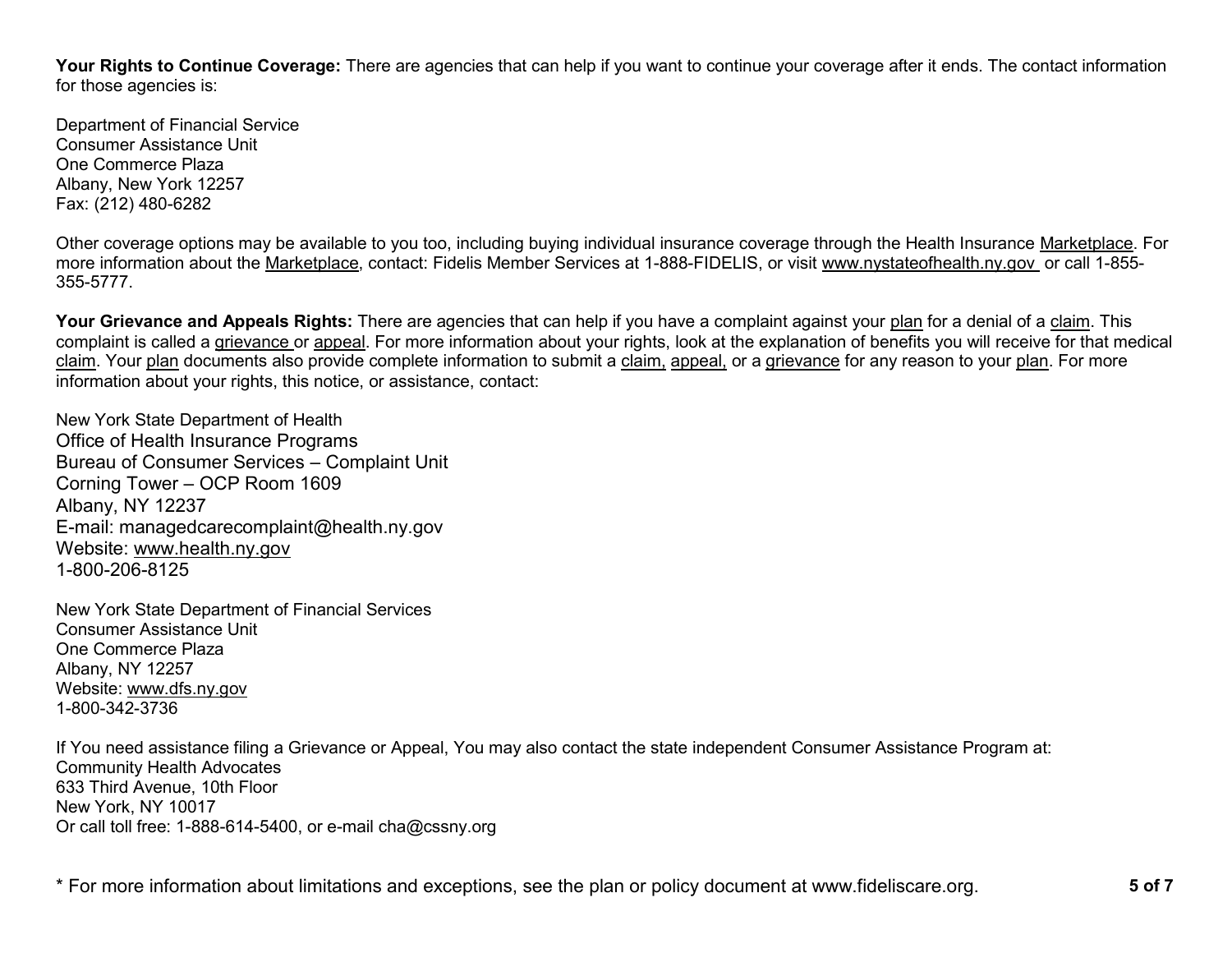## Website: www.communityhealthadvocates.org

# **Does this plan provide Minimum Essential Coverage? Yes**

If you don't have [Minimum Essential Coverage](https://www.healthcare.gov/sbc-glossary/#minimum-essential-coverage) for a month, you'll have to make a payment when you file your tax return unless you qualify for an exemption from the requirement that you have health coverage for that month.

### **Does this plan meet the Minimum Value Standards? Yes**

If your [plan](https://www.healthcare.gov/sbc-glossary/#plan) doesn't meet the [Minimum Value Standards,](https://www.healthcare.gov/sbc-glossary/#minimum-value-standard) you may be eligible for a [premium tax credit](https://www.healthcare.gov/sbc-glossary/#premium-tax-credits) to help you pay for a [plan](https://www.healthcare.gov/sbc-glossary/#plan) through the [Marketplace.](https://www.healthcare.gov/sbc-glossary/#marketplace)

### **Language Access Services:**

Spanish (Español): Para obtener asistencia en Español, llame al 1-888-FIDELIS (1-888-343-3547) Tagalog (Tagalog): Kung kailangan ninyo ang tulong sa Tagalog tumawag sa 1-888-FIDELIS (1-888-343-3547) Chinese (中文): 如果需要中文的帮助,请拨打这个号码 1-888-FIDELIS (1-888-343-3547) Navajo (Dine): Dinek'ehgo shika at'ohwol ninisingo, kwiijigo holne' 1-888-FIDELIS (1-888-343-3547) ––––––––––––––––––––––*To see examples of how this plan might cover costs for a sample medical situation, see the next section.–––––––––––*–